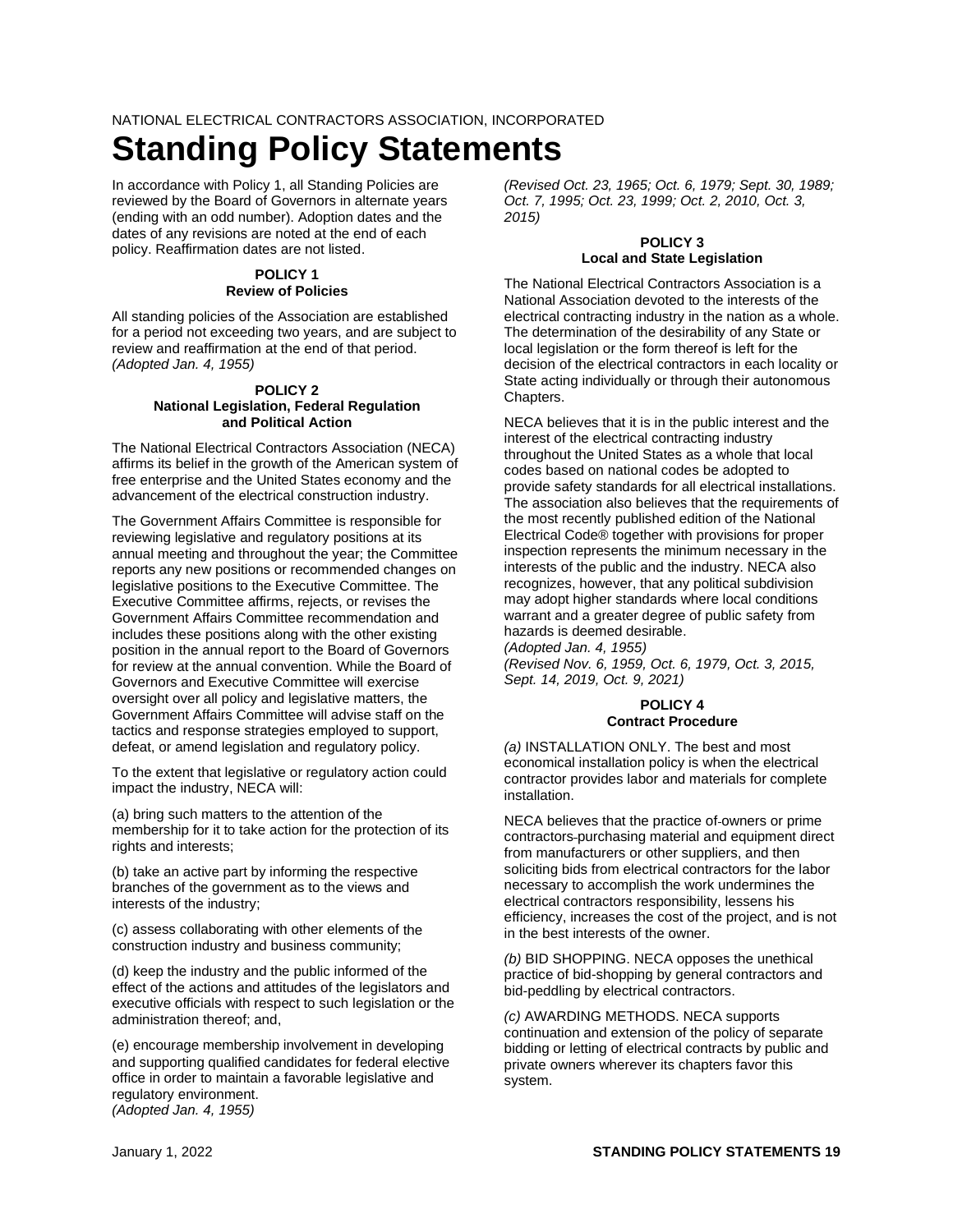NECA recognizes that there are substantial differences between electrical and mechanical work and work which may be subcontracted by the general contractor or performed by his own forces. Therefore, it is advocated that prime contractors or bids be segregated into only major divisions of related portions of normal construction projects; namely, the electrical contract, incorporating lighting, wiring, electrical heating, energy efficient electrical and electronic controls, renewable energy technologies, including wind, hydrokinetic, photovoltaic, biomass, geothermal, energy storage cells; other types of electronic systems, communications systems, security systems, data lines, wireless systems, and preparatory work connected with such electrical work, as well as work related to smart grid construction and power line transmission and distribution; the mechanical contracts, including plumbing, non-electric heating, ventilating, air-conditioning, sprinkling systems, drainage systems, and pneumatic systems; the elevator contract if appropriate; and the structural and architectural contract, including all remaining phases of construction to the completion of the building or facility. NECA disapproves of breaking down the work into many small separate contracts involving functions that are often performed by various crafts employed by a single general structural contractor.

*(d)* PROMPT PAYMENT. When payment to the prime contractor is withheld due to his own default or that of any person other than the electrical contractor, the electrical contractor should be paid for his work promptly by the prime contractor and not penalized, by delayed payment, for the defaults of others, and the prime contractor should be willing so to provide in the subcontract documents.

(e) RETAINAGE. When a percentage is retained under terms of the prime contract to assure proper completion of the work, the retention applied to the subcontract should be in just proportion to subcontractors and supplies and any changes in retained percentage likewise should be passed along to the electrical subcontractor in proper proportion and promptly. *(Adopted Jan. 4, 1955)*

*(Revised Nov. 12, 1957; Nov. 17, 1958; Nov. 6, 1959, Oct. 8, 1963, Sept. 12, 2009, Oct. 3, 2015)*

## **POLICY 5 Honoring the Specifications**

National Electrical Contractors Association has historically supported a policy of honoring the specifications of awarding authorities in proposals submitted by members. This policy has earned the respect of customers and suppliers alike.

NECA members recognize that in some situations only one particular product will properly serve the buyer's purpose. In such cases the naming of one product to the exclusion of other manufacturers is proper.

NECA members also recognize that in essentially all materials used in electrical installations, there are many highly competent manufacturers of quality products of equal serviceability and utility.

Therefore, the Association recommends that in the specifications for private construction, designers use descriptive and performance specifications as is required by law, in public work; or name a minimum of three products which may be used at the contractor's option.

The Association firmly believes that the recommended policy above stated is in the best interest of the purchasers of construction services, the public generally, competent designers, and of Qualified Electrical Contractors.

The Association reaffirms the principles of Honoring the Specifications and free competition between products of proven quality. *(Adopted Oct. 9, 1961) (Revised Oct. 3, 2015)*

#### **POLICY 6 Governmental Agencies Government Contracts**

*(a)* ORGANIZATION, PROCEDURE AND REVIEW. The National Electrical Contractors Association believes that the grants of authority to Government agencies should be clearly defined and should be subject to safeguards with regard to organization and procedure adequate to protect individuals against arbitrary administrative action and to insure that administrative procedures (including contracting procedures) are in the public interest. NECA further believes persons adversely affected by the action of such agencies should be permitted the widest possible court review and that such court review should be supplemented by the restraining and beneficial influence of fair-minded Congressional (legislative) investigation where appropriate.

(b) COMPETITION WITH PRIVATE INDUSTRY. NECA believes that the Government should not compete with private enterprise. Where it is necessary for the Government to undertake business activities which cannot effectively be handled by private enterprise, the cost of Government activities that compete with private business should be determined according to standard business accounting practices and so that the public may have accurate information by which it may test the efficiency of such activities

NECA believes that it is in the best interest of both the public and the Government contracting authorities to utilize prequalification of bidders on Government construction projects. Such prequalification of bidders would help insure that Government construction would be performed by those contracting firms with the necessary experience and responsibility.

(c) CONTRACTING PROCEDURES. NECA believes that Federal Government and all State and local governments should adopt those contracting procedures which afford the widest possible qualified competition and which NECA believes prudent private owners should adopt in their own self-interest as expressed in Standing Policy Statement 4.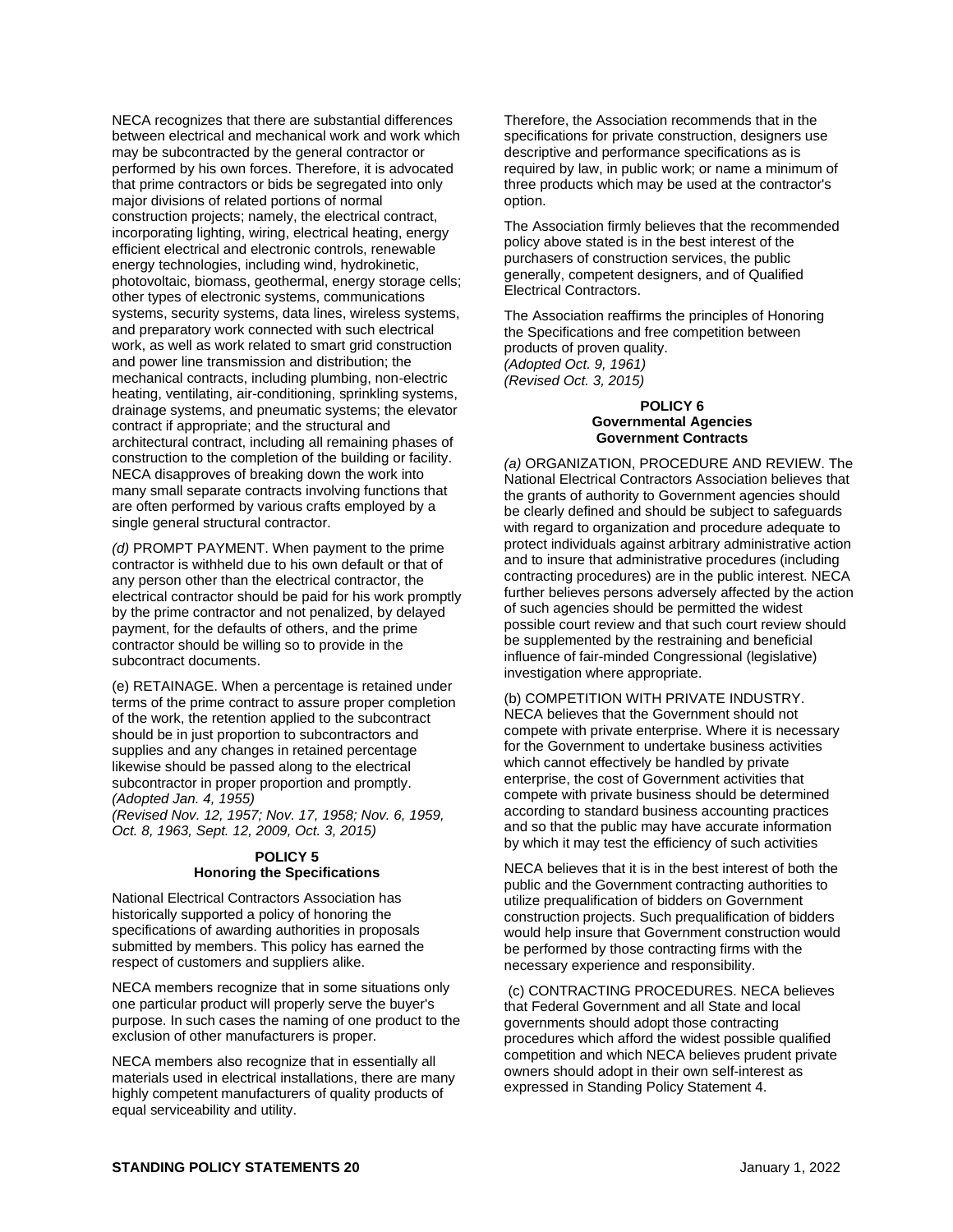(d) OPEN COMPETITION. The Government should always leave open opportunity to all citizens for the development of all legitimate forms of business enterprise. It should not cut off opportunity of any qualified contractor to serve the Government in open competition, provided the Government is entitled as any owner to take into consideration the qualifications of potential contractors and should do so especially in those few cases where cost-plus-fixed-fee contracts are necessary.

*(Adopted Jan. 4, 1955)*

*(Revised Nov. 6, 1959; Oct. 8, 1963, Oct. 3, 2015)*

# **POLICY 7 Diversity and Inclusion**

As the nation's leading specialty contractor organization, the National Electrical Contractors Association (NECA) is committed to facilitating growth in the electrical construction industry. In doing so, NECA encourages an environment that embraces diversity as an integral factor for ensuring our industry's viability. NECA believes that by supporting business development, capacity building, career advancement, and involvement opportunities for people from all backgrounds, races, nationalities, genders, sexual orientations and disabilities, we make our industry more dynamic and better prepared to tackle the challenges of the future.

*(Adopted Sept 29, 2018)*

#### **POLICY 8 Fair Trade Policy**

The economic process of distribution of electrical products requires that the functions of each branch of the industry be recognized and that each shall receive a fair remuneration for its service, to the end that equity and fair dealing prevail and the public be well served.

The electrical contractor can perform a vital and important function in this chain of distribution. The electrical contractor should create consumer markets

and should promote the products of all manufacturers to meet the consumer's needs. He assembles the diverse products of particular manufacturers and through his engineering experience, trained organization and skilled labor processes them into complete units--an installation which he can guarantee and service.

These functions of the electrical contractor are essential to the economic distribution of electrical products to the public and require that an adequate margin for the cost of such functions be provided in the sales prices of all electrical products. Failure to understand and recognize the importance of the electrical contractor's function in the industry as a distributor or salesman of electrical products is extremely detrimental to the ultimate consumers of electrical products as well as to the industry as a whole.

January 1, 2022 **STANDING POLICY STATEMENTS 21** It is important then, that each manufacturer and distributor recognize the distributive function of the electrical contractor and make provision for a contractor's differential which will permit the contractor to sell electrical products at a fair profit commensurate

with his function. Such recognition of the electrical contractor's function would promote the most effective and efficient system of distribution on a competitive basis in accordance with law. *(Adopted Nov. 12, 1957) (Revised Sept. 30, 1989)*

#### **POLICY 9 Electrical Inspections**

NECA supports the inspection of electrical installations by qualified inspectors. Inspection services provided by qualified inspectors protect the public, both owners and users, from harm to life and property, by reducing the possibility of hazards resulting from incorrectly installed electrical products and systems. In addition to decreasing hazards, properly installed electrical systems are more reliable and efficient, which adds to their long-term value. The association believes that electrical inspection jurisdictions should provide consistent and fair application of codes and standards to electrical installations and systems. To that end, NECA believes electrical inspection jurisdictions should reference and perform their responsibilities in a manner consistent with the practices outlined in NFPA 78 Guide on Electrical Inspections. NECA endorses the following principles with respect to electrical inspections:

1. In order to protect public safety, most states and localities require electrical installations to comply with the National Electrical Code®, and electrical products to be certified (listed) by qualified electrical testing laboratories. Electrical inspections help confirm that electrical wiring and systems are installed "according to Code," using only properly evaluated listed products meeting applicable U.S. safety standards.

2. The benefits of electrical inspections are not limited to power or line-voltage wiring systems, including alternative energy systems and energy storage systems. In order to ensure safety, all installations of wiring and equipment covered by the National Electrical Code® should be required to secure applicable jurisdictional permits and required inspections. This includes, but is not limited to, lowvoltage and limited-energy systems as telecommunications, security, nurse call, computer networks, audio and video distribution, optical fiber, power over ethernet (PEO), emergency voice/alarm signaling systems, digital electricity (pulse power) systems, and cable television.

3. In addition to their public safety benefits, electrical inspections confirm that qualified electrical contractors are on the job and help protect the public against untrained or unprofessional contractors and electricians.

Too often, unqualified installers perform improper electrical installations out of ignorance, cut corners in order to reduce costs, and use products that don't meet national safety requirements or local laws and codes. The result can be unsafe installations that pose shock and fire hazards to users, and which also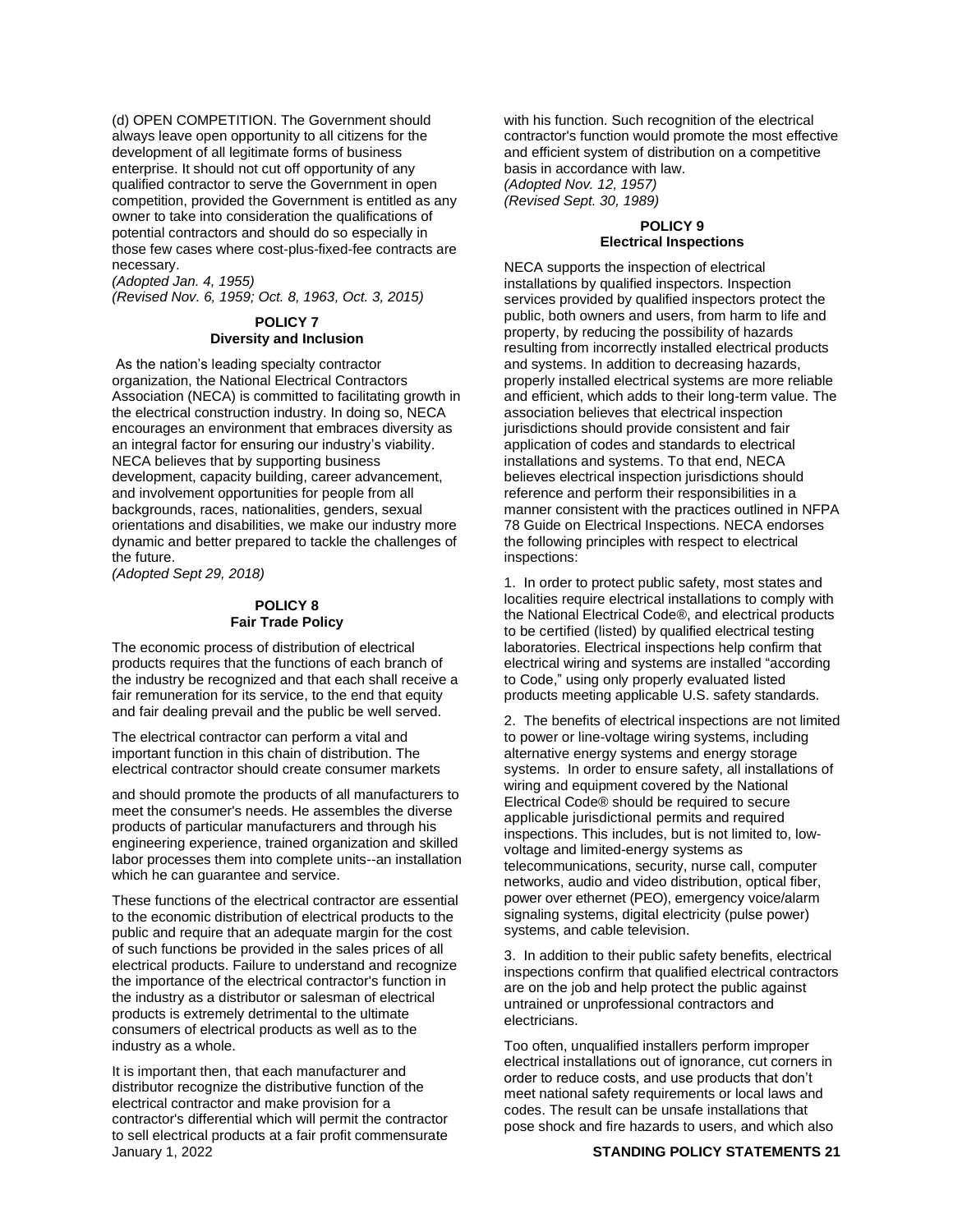damages the public's confidence in the safety of, and therefore the value of, properly constructed electrical installations.

4. The cost of electrical inspection services should be supported by permit and inspection fees paid directly by builders and electrical contractors. The cost of this vital public safety function should not be paid indirectly out of general funds, because this makes it vulnerable to fiscal cycles experienced by state and local governments. By the same token, revenues from electrical permit and inspection fees should be used only to provide and maintain a strong, professional electrical inspection function that protects public safety. They should not be regarded as a source of general public revenue.

5. NECA believes that electrical inspectors should be trained electricians with at least five years practical field experience in electrical construction, and that they should be licensed or certified by a nationally recognized organization such as the International Association of Electrical Inspectors (IAEI) and the International Code Council (ICC). NECA also believes that such certification or equivalent credentials should include mandatory continuing education for renewal processes as new NEC editions are published. Only persons with substantial National Electrical Code® knowledge and experience, which has been verified by an independent agency, should be entrusted with performing this important public safety function. NECA also believes that electrical inspection jurisdictions should follow all practices and requirements outlined in NFPA 1078 Standard for Electrical Inspector Professional Qualifications.

6. NECA members are progressive and are continuously implementing effective improvements to their operations to promote safety, productivity, and profitability. To that end, the association encourages inspection jurisdictions to recognizeprefabrication processes and to coordinate off-site inspection and approval processes in a cooperative fashion that reduces delays and downtime on projects. The association also recognizes that remote inspections are becoming common in the industry and encourages inspection jurisdictions to foster continuous coordination between inspectors and contractors as these newer technologies are deployed. Inspection jurisdictions should utilize the latest technologies to enhance the services they provide their customers.

*(Adopted Oct. 25, 1997)*

*(Revised Oct.3, 2015, Oct. 7, 2017, Sept. 14, 2019, Oct. 9, 2021)*

# **POLICY 10 Free Enterprise**

National Electrical Contractors Association believes that independent businessmen should always strive to solve their own problems by voluntary action within the limits of our free competitive system and avoid invitation for Government intervention in business or bureaucratic control.

*(Adopted Jan. 4, 1955) (Revised Oct. 3, 2015)*

# **POLICY 11 Chapter Membership Temporary Membership**

In order to better serve the public and to promote the welfare of the whole electrical contracting industry, the National Electrical Contractors Association encourages its members in each locality (and all electrical contractors in any locality) to form local trade associations which should be responsible corporate bodies permanently established and adequately financed through the dues of their own members, and NECA invites such local trade associations to affiliate themselves with NECA as Chapters.

NECA conducts all of its activities in accordance with the law and in such manner as to serve, promote and protect the interests of the electrical contracting industry as a whole. Under the law each contractor has the right to do business wherever he sees fit and any buyer has the right to purchase from whomever he sees fit. NECA therefore will not be a party to or condone an attempt to shield its members in one area from the fair competition of members in another area. To this end, NECA's Bylaws make provision that Chapters shall provide for temporary membership for, and grant facilities to, members of the Chapter and requires NECA members to apply for such temporary membership when they undertake electrical work in the area of such Chapter.

Traveling members of the Association who may desire in any case to form a "Joint Venture" should be cognizant that NECA membership is evidence that a concern is dependable and "qualified" to execute any electrical work which it undertakes and that it will not object to the payment of the local Chapter's service charge.

As dues and service charge-paying members of a Chapter, temporary and permanent members alike are entitled to receive equal, non-discriminatory service from the Chapter. This includes, but is not limited to, appropriate representation in labor negotiations, apprenticeship distribution, if available, and equal access to other chapter services and functions.

*(Adopted Jan. 4, 1955) (Revised Oct. 21, 1960; Oct. 19, 1991)*

# **POLICY 12 Ethical Contracting Practices**

NECA supports the highest legal and ethical standards in construction for the benefit of its members, the industry and the consuming public. Illegal and unethical practices distort the fair and level playing field needed for entrepreneurial competition. Attempts to gain unfair competitive advantage are ethically abhorrent.

NECA supports full and fair enforcement of Federal antitrust statutes.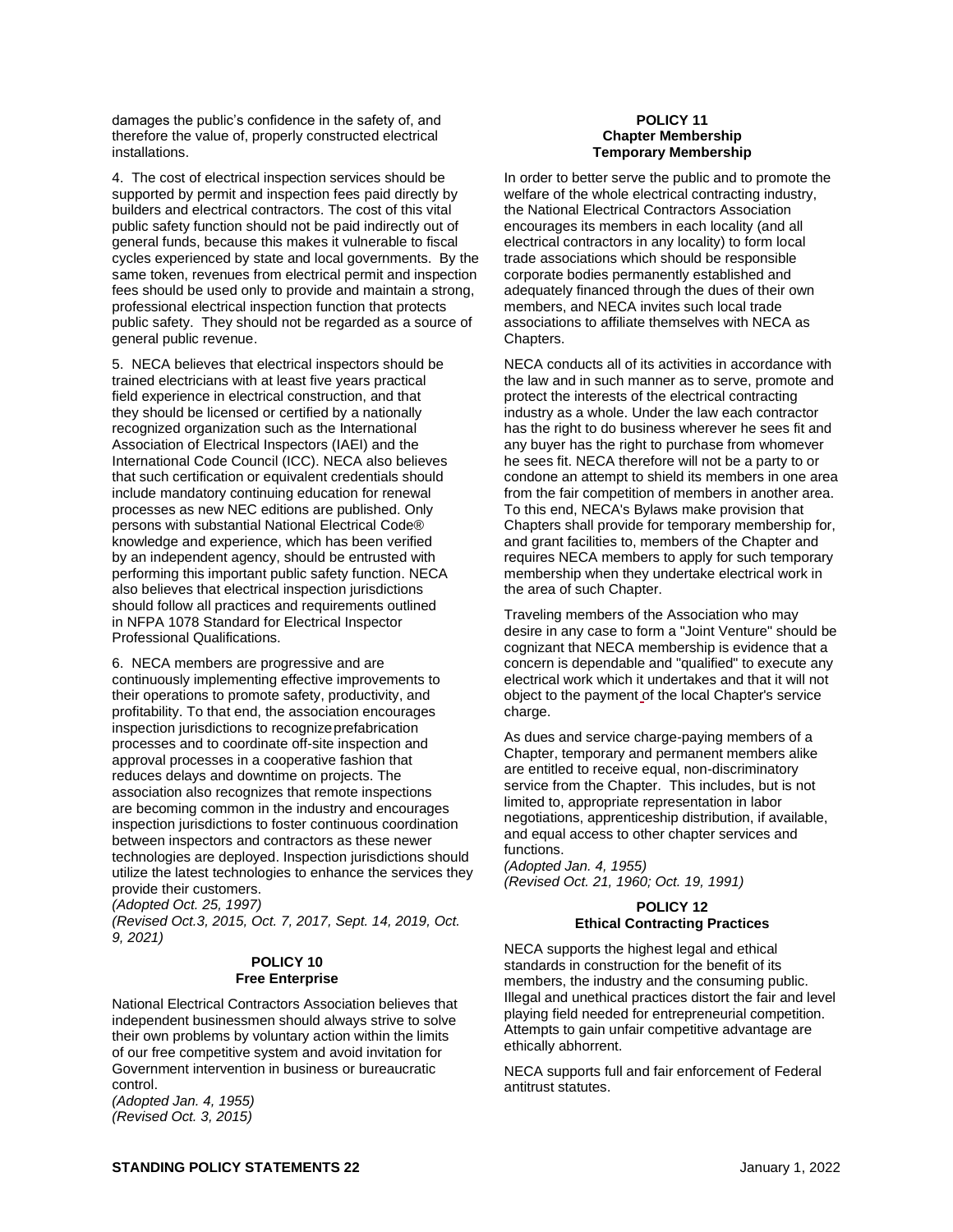While it is not the role of the Association to act in place of duly constituted authorities at federal, state and local levels in policing and enforcing the law, it is a policy of NECA and its chapters to develop and promote programs which educate the electrical construction industry in the highest standards of legal and ethical business practice and in the value of maintaining those standards. NECA also encourages each of its member firms to adopt, promote and enforce its own code of ethical conduct.

*(Adopted Oct. 20, 1990) (Revised Oct. 3, 2015)*

# **POLICY 13 Labor Relations**

NECA values highly the long record of constructive and responsible labor relations as it has been practiced throughout the years by the National Association, its chapters, and its members. Much credit and immeasurable savings have been brought to the industry and to the general public by diligent efforts to promote and maintain full and uninterrupted productivity while striving for economically-realistic terms of employment. NECA believes that every effort should be made on the part of all parties concerned, including the National Association, its chapters, its members, supervisory personnel, the IBEW, and local unions to provide the maximum possible productivity per manhour of labor in order to meet competition and also to promote consumer use of the services of trained and skilled electrical workers employed by qualified electrical contractors.

In order to implement this basic policy, NECA endorses and seeks to develop, on the local and national level, programs and procedures for rational and peaceful approaches to the settlement of disputes and the avoidance of strikes, work stoppages, and jurisdictional disputes, and programs and procedures for improving safety, training of apprentices and journeymen, employment and benefit programs, and other programs for the benefit of the industry and the general public.

Among existing programs which NECA has sponsored and participated in and which NECA endorses are the Council on Industrial Relations, the Electrical Training Alliance, the Employees Benefit Agreement (NEBF), the National Labor-Management Cooperation Committee, the Plan for the Settlement of Jurisdictional Disputes in the Construction Industry, and the many national agreements between and among NECA, the IBEW, and the Building Trade Unions. NECA will continue, in cooperation with the constituent chapters, to study and develop programs in the interests of the industry and the public.

NECA's Labor Relations policy provides for a coordinated and cooperative effort between constituent chapters and the National Association. This policy features a high degree of local responsibility, while at the same time providing for methods by which the National Association can promote and safeguard the labor relations and business interests and goals of the industry.

Basic labor relations policies which NECA has subscribed to and will continue to endorse are: NECA supports and endorses the continued development of union responsibility at the local and national levels toward minimizing and eliminating wildcat strikes, jurisdictional strikes, and work stoppages over contract and other disputes. Accordingly, NECA subscribes to the continuation of the Council on Industrial Relations and its establishment in all areas to avoid work stoppages which are detrimental to employer, employee and the Public. NECA subscribes to and recognizes the right of workers to organize and bargain collectively.

NECA will continue to develop harmonious relationships with the International Union and its constituent locals to promote labor stability and improve the economic and financial interests of the industry.

NECA endorses legislation which advances the legitimate interests of the employer or his employee and opposes legislation which seeks to impose unfair restrictions upon the employer or his employees, or which seeks to impose undue and harmful burdens on the industry.

NECA supports and endorses the continued organization and strengthening of employer groups through local chapters in the interest greater industry solidarity and responsibility in creating responsible labor relations.

NECA subscribes to and endorses the principle of non-discrimination in employment, and subscribes to a policy of employment without regard to any status protected by federal law. NECA subscribes to and endorses a continuing policy to have its Chapters and the IBEW, both locally and nationally, undertake programs to provide all qualified individuals with an opportunity to become qualified craft workers within the Industry.

NECA subscribes to and endorses the continued development of safety programs in the interest of the individual workers and the employer.

NECA subscribes to and endorses the continued development of programs to ensure an adequate supply of qualified workers in all areas of the country. This includes the continued development and orderly expansion of these apprenticeship and journeymen training programs by the maximum utilization by NECA members of the indentured apprentices available and by cooperating with the area Joint Apprenticeship and Training Committee in providing adequate, continuing, and diverse training for technological requirements and the expanding needs of the Industry. This does not include a requirement for employers to employ apprentices when there is no need for their services. This also includes the adoption and full implementation of the Construction Wireman/Construction Electrician and Construction Lineman classifications in all appropriate areas and construction agreements.

January 1, 2022 **STANDING POLICY STATEMENTS 23** NECA subscribes to and endorses the principle of managerial responsibility and freedom to manage and oppose any restrictions which hamper and impede the exercise of managerial judgment and increase the cost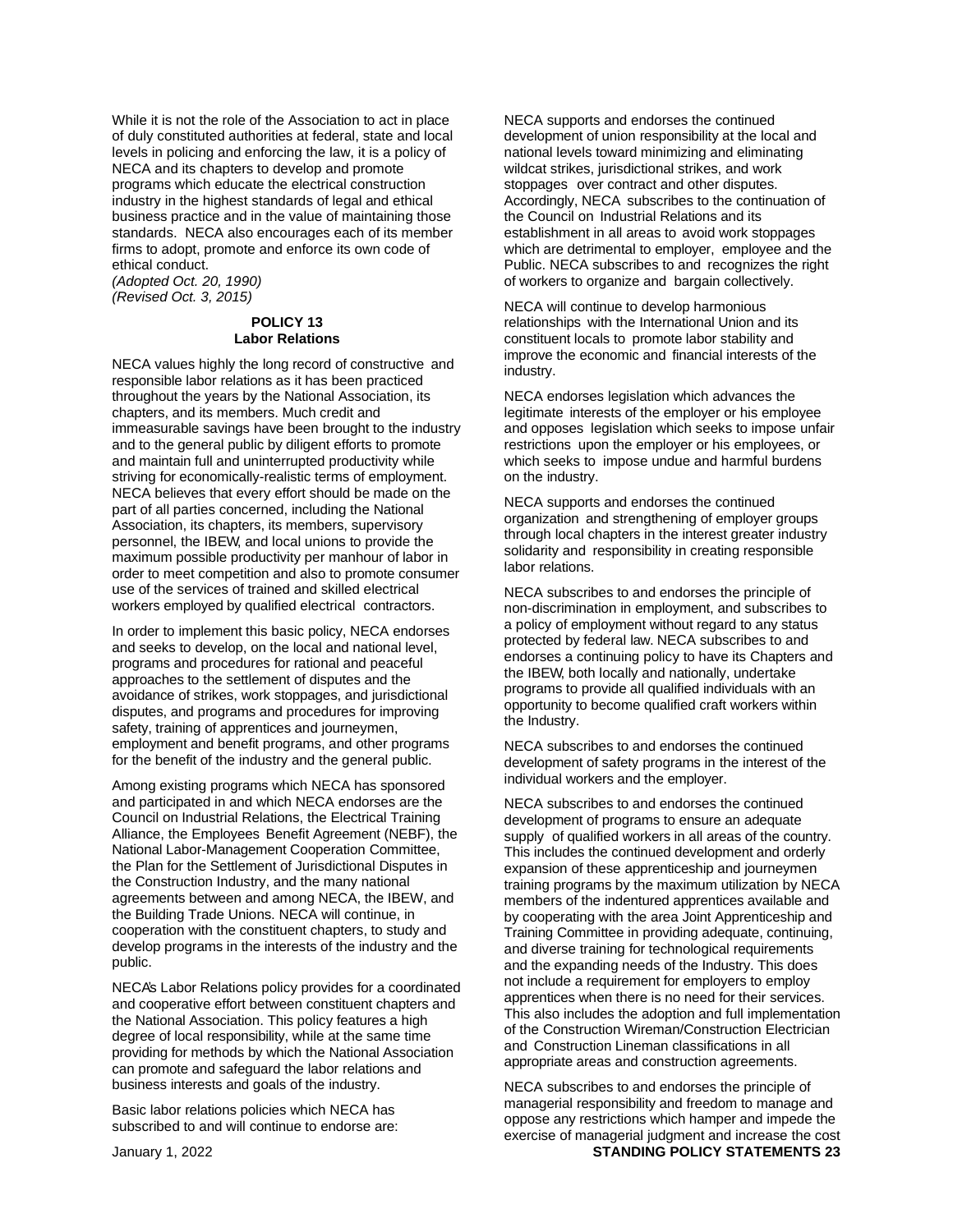of doing business. This includes the right to select qualified workers and to maintain fair and reasonable work rules in the interest of economy and sound business practice.

(Adopted Sept. 30, 1967)

(Revised Oct. 17, 1970; Sept. 24, 1977; Oct. 6, 1979, Oct. 12, 2013, Oct. 3, 2015)

# **POLICY 14 Product Guarantees**

The electrical industry is justly proud of the high degree of reliability and superior performance of its products and services. Contractors, manufacturers, distributors, and energy suppliers have all contributed careful quality control, tested design, strict compliance with codes and testing laboratory standards, and prompt performance of needed service or repair under the terms of guarantees to assure the satisfaction of customers

NECA always has assumed that any qualified electrical contractor will guarantee all installations for a reasonable period, preferably in writing. However, in the performance of such guarantees, contractors at times are faced with expenses for correcting design or manufacturing errors over which they have had no control and for which they have no responsibility except to uphold the entire industry's reputation. NECA feels it is imperative for each company in the electrical industry to stand fully behind the products or services it markets by paying all direct and contingent costs incurred by anyone in replacing, repairing, or adjusting defects or malfunctions which are under the control primarily of that company.

NECA believes the following standards on guarantees will prevent unfair shifting of liability to innocent victims of design or manufacturing faults and attendant ill will, controversy, and duplication of costs:

(1) The manufacturer should reimburse the contractor for all labor costs incurred during the guarantee period in adjusting, detecting, replacing, or repairing parts or equipment which were properly installed but which malfunction because of errors in design or manufacture.

(2) The manufacturer should reimburse the contractor or owner for other costs incurred as a result of malfunction of such defective parts or equipment during the guarantee period or during the period of the contractor's legal or contractual liability.

(3) The distributor or manufacturer should indemnify the contractor from losses resulting from damage of goods in shipment or damages which freight carriers claim were concealed damages already existing at time of shipment. The burden of settling claims with carriers should lie with those in the industry who ship and distribute rather than with those whose primary function is to install.

(4) All guarantee and warranty periods should start tolling on the date the customer accepts the installation. Manufacturers' warranties which are good for a year from date of factory shipment or contractor receipt are wholly inadequate when the contractor's guarantee liability starts at a much later date, and opportunities

generally do not exist to detect hidden defects until equipment has been operated or energized for some period of time.

(5) No public or private owner should expect the industry to absorb the added liability and cost of guarantees starting upon the owner's final acceptance of the project if the owner has previously energized, operated and had the use of guaranteed products. All guarantee and warranty periods should toll from the date of first use by the owner or at his direction.

(6) Contractors should use good judgment and restraint in requesting indemnification under this policy to avoid nuisance claims which cost more to process than to absorb and to minimize costs at all levels of distribution. Contractors should not incur labor costs beyond those incurred in receival and examination if defects can be discovered on a preinstallation examination of any product which could reasonably be expected to have defects. *(Adopted Oct. 17, 1970) (Revised Oct. 6, 1979)*

# **POLICY 15 Electrical Industry Contractor Utility Relations**

Throughout most of the twentieth century, the electrical contractor and the utility company were viewed as individual parts of the total, integrated electrical industry. Each performed a unique role. The electric utility company generated, transmitted, and distributed electrical power to its customers, while the electrical contractor supplied the materials, equipment, labor, and expertise to build and maintain electrical facilities that allowed customers to convert electrical power into a wide variety of beneficial uses. Those distinct roles have changed dramatically in recent times. Lines of separation of responsibility and domain have blurred as deregulation, mergers, acquisitions, consolidations, and divestitures have altered the industry. Rapid changes in corporate structure and high turnover at utility companies have interrupted communication channels between utility firms and contractors. The good will that existed between the industry partners has practically evaporated.

Utilities are now engaged in activities traditionally performed by electrical contractors, either through acquisition of contracting firms or by independent development of capabilities. These actions raise concerns among electrical contractors that utilities are unfairly competing: first, by using resources subsidized by regulated electricity rates to lower direct costs; and second, by ignoring codes and standards that electrical contractors must observe. On the first point, NECA opposes the practice of cross-subsidization, whereby electrical utility companies, or the holding companies that own them, use resources obtained through regulated utility rates to enable their contracting subsidiaries to gain competitive advantage in the marketplace over electrical contractors. As a matter of principle and policy, NECA will endeavor to thwart this abusive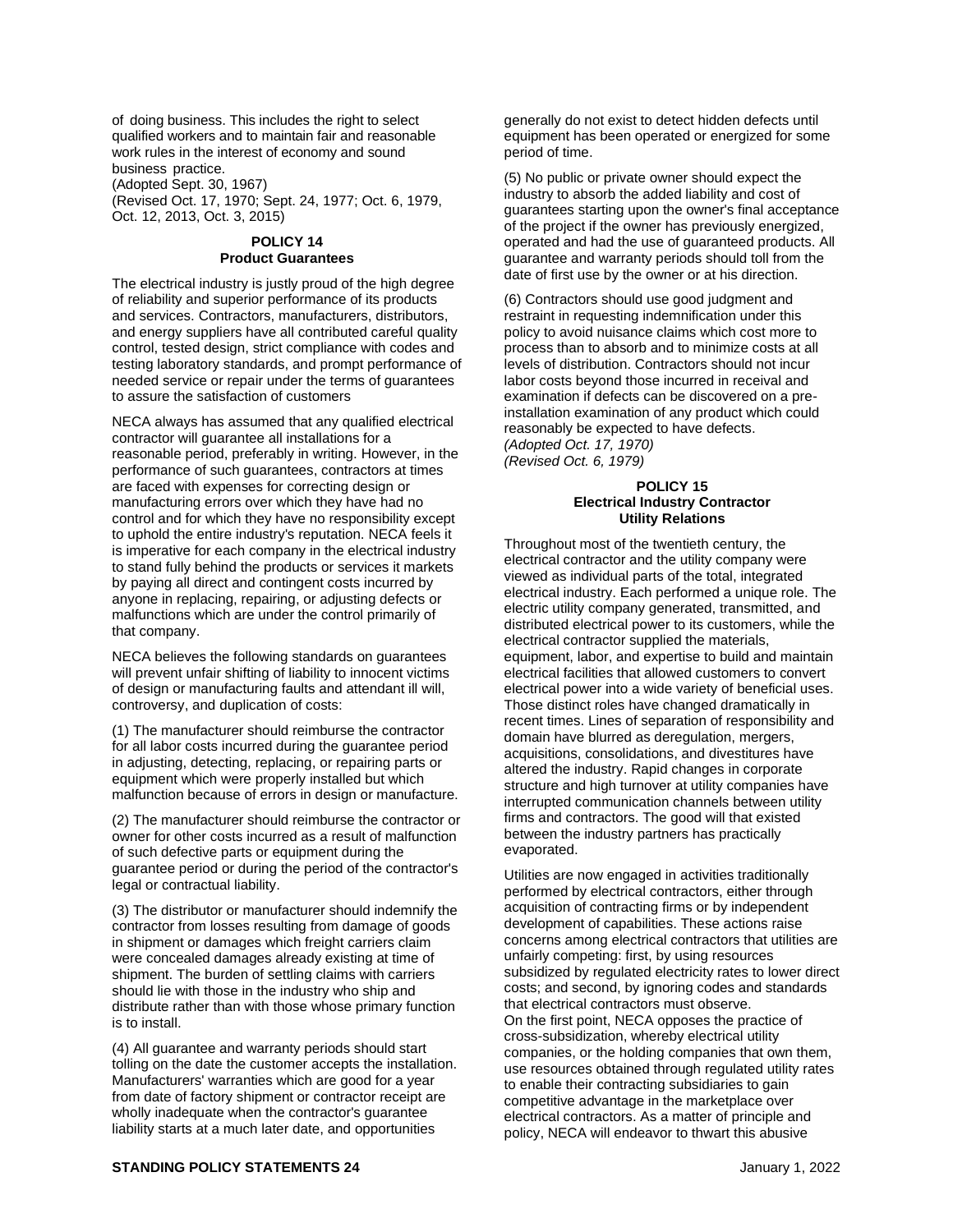practice whenever and wherever it occurs. NECA recognizes the legitimate right of businesses to compete in the electrical contracting market through legal and ethical practices, but will not hesitate to use its resources to oppose those practices it sees as illegal or unethical.

On the second point, NECA recognizes that both electrical contractors and utility companies must adapt to meet challenges in the business and regulatory environments where they operate. NECA maintains, however, that all firms engaged in the business of electrical contracting should operate under uniform industry standards that insure fair and open competition. Electrical utilities and contractors alike have a responsibility to their customers and the public-at-large to maintain a high level of quality, ensure effective electrical safety, and provide a high degree of electrical system reliability in the installations they provide. NECA believes that uniform standards like the National Electrical Code®

and the National Electrical Installation Standards™ should be adopted for their appropriate applications by all firms engaged in electrical contracting. NECA will oppose efforts to lower the standards that protect the public and that demand a high level of quality and reliability.

Even prior to the deregulation of the electric utility industry, the communications industry experienced perhaps a greater transformation through industry deregulation and the dismantling and restructuring of the corporate giants that comprised the Bell Telephone System. An industry that was almost exclusively voice communications over telephones and text messages sent over telegraph wires has exploded into a world of voice, data, and visual information delivered through vast networks of copper and aluminum conductors, fiber optic cables, microwaves and other wireless transmission. These networks have spawned a much more diverse set of communications utilities with widely varying business models, reaching across the traditional boundary at the service point. With the transformation of the voice-data-video industry have come broad opportunities for electrical contractors for specialty contracting work. As with electric power utilities, the communications utilities have become both customers and competitors for electrical contractors. NECA has responded to the market transformation by developing National Electrical Installation Standards for the emerging communication technologies, and works along with industry associates to develop appropriate codes and safety standards. NECA will continue to use its resources to expand opportunities for electrical contractors and insure that fair and open competition exists among contractors and communications utilities.

NECA advocates positive relations between utilities and electrical contractors, and encourages effective channels of communications at all levels. Electrical contractors and utility companies are most productive, and customers are best served, when the industry partners cooperate to deliver the goods. Disputes will arise and the parties will have to "agree to disagree" on some issues, but the industry and the end-users of

electrical power and communications technology will benefit from electric and communication utilities and contractors working together on common interest and competing fairly when interests diverge. *(Adopted Oct. 20, 2001) (Revised Sept. 17, 2005) (Revised Oct. 21, 2011)*

## **POLICY 16 Public Relations**

NECA maintains a comprehensive public relations program to address the strategic goal of enhancing the image of NECA and the electrical contracting industry. Electrical contractors provide a vital service, but the impact of their work is often undervalued by the public. Effective public relations creates a marketplace environment where NECA contractors are recognized by customer audiences and members of their communities as business professionals, leaders, problem-solvers and technical experts; and NECA is recognized as the voice of the electrical industry.

NECA's approach to public relations is both proactive and responsive; it positions NECA as the leading authority on the electrical industry and the primary advocate for member contractors. The Association actively seeks opportunities to speak out on issues important to NECA members through the media and other forums. NECA also develops public relations initiatives that address emerging concerns and unfolding events. The Association provides resources, training, and support to advance and expand the public relations and marketing efforts of individual members and chapters, as well as ensure a consistent message in all of NECA's media and outreach initiatives.

Active communication with NECA members, the media and key decision-makers is essential to maintaining a positive appreciation for the electrical contracting industry and the Association. Therefore, ongoing efforts should be made at the chapter, district and national levels of NECA to identify and communicate newsworthy Association activities and feature outstanding examples of members' work. Communications methods include distributing press releases and developing articles for the trade and public media. Public relations also include community outreach, strategic partnership and philanthropic activities. These activities should have a strategic and meaningful connection to NECA's role in the industry. When publicized, these activities will enhance the image of qualified electrical contractors. It is also recommended that special commemorative events that occur within the Association be shared with the business community.

A higher profile makes it possible for NECA to assume industry leadership and be a key player in policies, legislation and partnerships. For NECA members, this growing visibility will translate into increased market opportunities, improved access to important decision-makers, and a broader talent pool from which the next generation of skilled craftsmen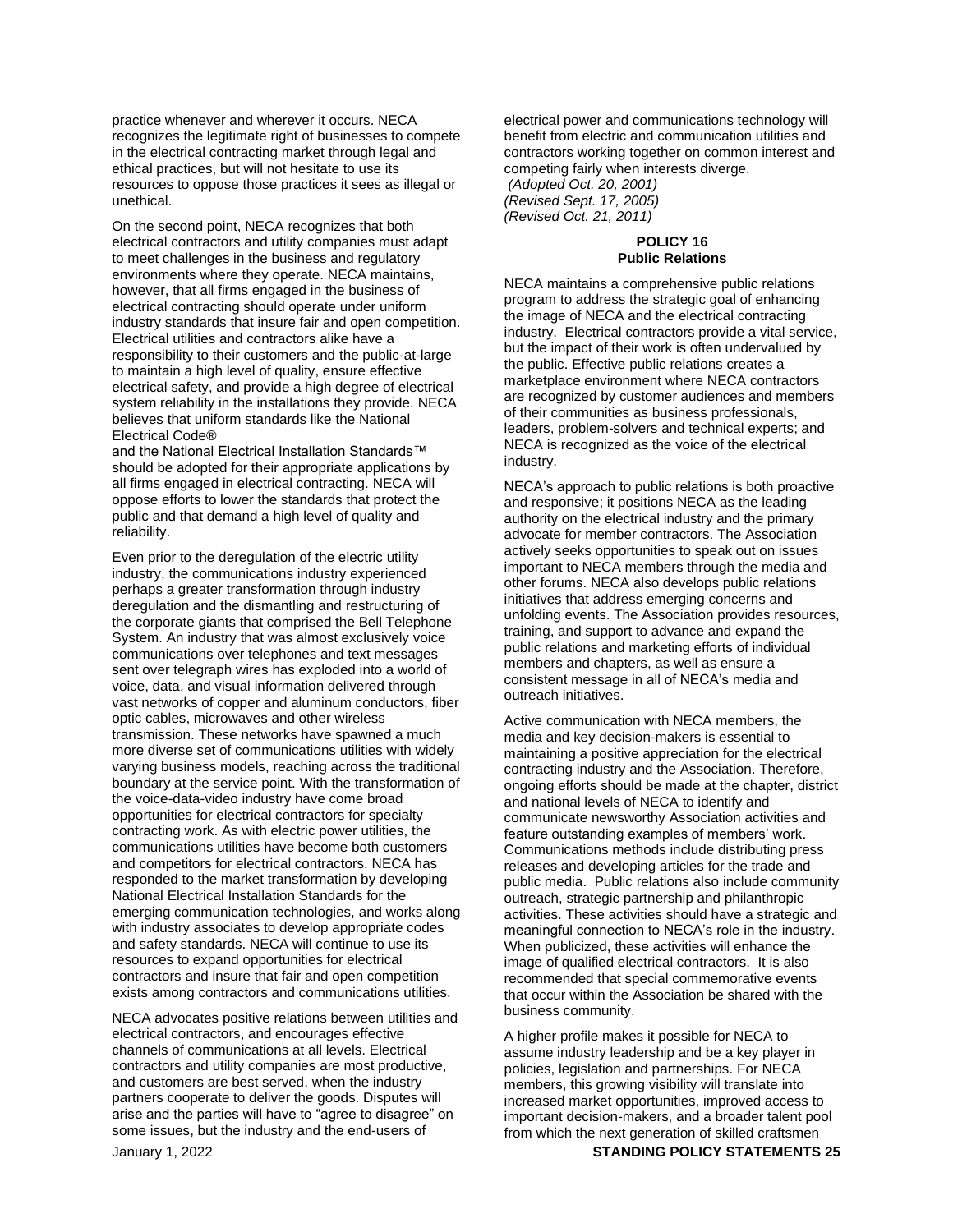and managers will come. As NECA's brand recognition grows, qualified electrical contractors will benefit from their alignment with NECA as their customers will associate professional excellence with NECA membership.

Regular efforts should be made by NECA staff and officers to stay informed of the developments and best practices in public relations and marketing communications. NECA will use these skills and knowledge to remain effective and efficient. Funding for such public relations activities should be an integral part of the Association budgeting process, at the local chapter and national levels of NECA. Finally, systematic studies to measure the public opinion of NECA and its members should be conducted in order to refocus the public relations program as local, regional, and national issues may warrant.

*(Adopted Sept. 30, 1989) (Revised Sept. 17, 2005)*

# **POLICY 17 Substance Abuse**

The National Electrical Contractors Association does not condone the improper use of any drugs or alcohol and will work for the legal means to ensure a workplace free from the adverse affects of such substance abuse.

Historically, NECA has stood for maintaining the safest and most productive workplace possible. NECA members appreciate the benefits of a workplace free from injuries, the advantage of a productive work force, and the responsibility of offering a safe working environment. NECA members are firmly committed to achieving these goals and recognize that one of the most serious challenges facing them in this regard is substance abuse.

Substance abuse on or off the job has a negative impact on employees, their families, and their work. While NECA members have no intention of intruding into the private lives of their employees, they do expect employees to report for work in condition to perform their duties.

Statistics relating to substance abuse clearly show a serious threat to our society. NECA members recognize that substance abuse - its causes, effects and solutions - presents complex problems and they are dedicated to solving these problems and maintaining a drug-free workplace.

Solutions to substance abuse can best be addressed through awareness, education and action. Employees are identified with their employer and should be assisted in representing him in a responsible and creditable manner. Through NECA Chapters, and within the law, NECA members will encourage and support local substance abuse programs, which should contain an emphasis on restoring the affected employee's health and productivity as well as preserving a safe working environment for all employees. This support includes the distribution of educational material, the formulation of reasonable and legal local policies and bargaining agreement language, and open discussion on the development of employee assistance programs.

The goal of NECA members is to maintain a safe and healthy workplace for all employees and to foster efficient operations, thereby offering the best possible product to the construction customer. Substance abuse can prevent NECA members from achieving this goal. The issues of substance abuse must be addressed so that the users and purchasers of electrical construction can be assured that they will receive a product of the highest quality and economy. *(Adopted Oct. 20, 1990)*

#### **POLICY 18 Energy Independence**

The National Electrical Contractors Association (NECA) supports a multi-faceted approach to making the United States energy independent and commits its active participation in helping implement an energy policy premised on independence. Our association's efforts include working within the legislative and regulatory arenas and with other relevant entities to help improve electric reliability and infrastructure investment, maintain the diversity of all available fuel resources including, but not limited to, nuclear energy, coal, clean coal, oil, natural gas, solar, wind, bioenergy, renewables, geothermal, hydropower, and energy efficiency. NECA also encourages traditional producers of energy to embrace new methods that would create jobs, increase resource yield, and promote environmental and economic sustainability.

Electrical contractors who construct and maintain the infrastructure to generate, transmit, and distribute electrical power play a key role in the move towards domestic energy independence. *(Adopted Oct. 4, 2008) (Revised Oct. 3, 2015)*

# **POLICY 19 Safety and Health**

NECA considers that cultivating safety and health are core values. They are an integral part of achieving excellence in the electrical contracting industry, by maintaining the highest standards of health, safety, quality, and productivity, in a proactive, practical, and cost-effective approach to manage organizational loss control. NECA believes that implementation of effective safety management systems and risk management processes mitigate potential injury and health incidences. NECA's commitment to jobsite safety is reinforced by placing special emphasis in quality safety training programs and specific policies that integrate safety into project pre-planning and project management. NECA members demonstrate safety professionalism and responsibility with a minimum of disruption to customers.

NECA's policy is to support the highest safety and health standards in construction for the benefit of its members, the industry, and the consuming public. NECA actively advocates maintaining the safest and most productive workplace possible through compliance with all OSHA and other safety standards directly related to the electrical industry. NECA members appreciate the benefits of a workplace free